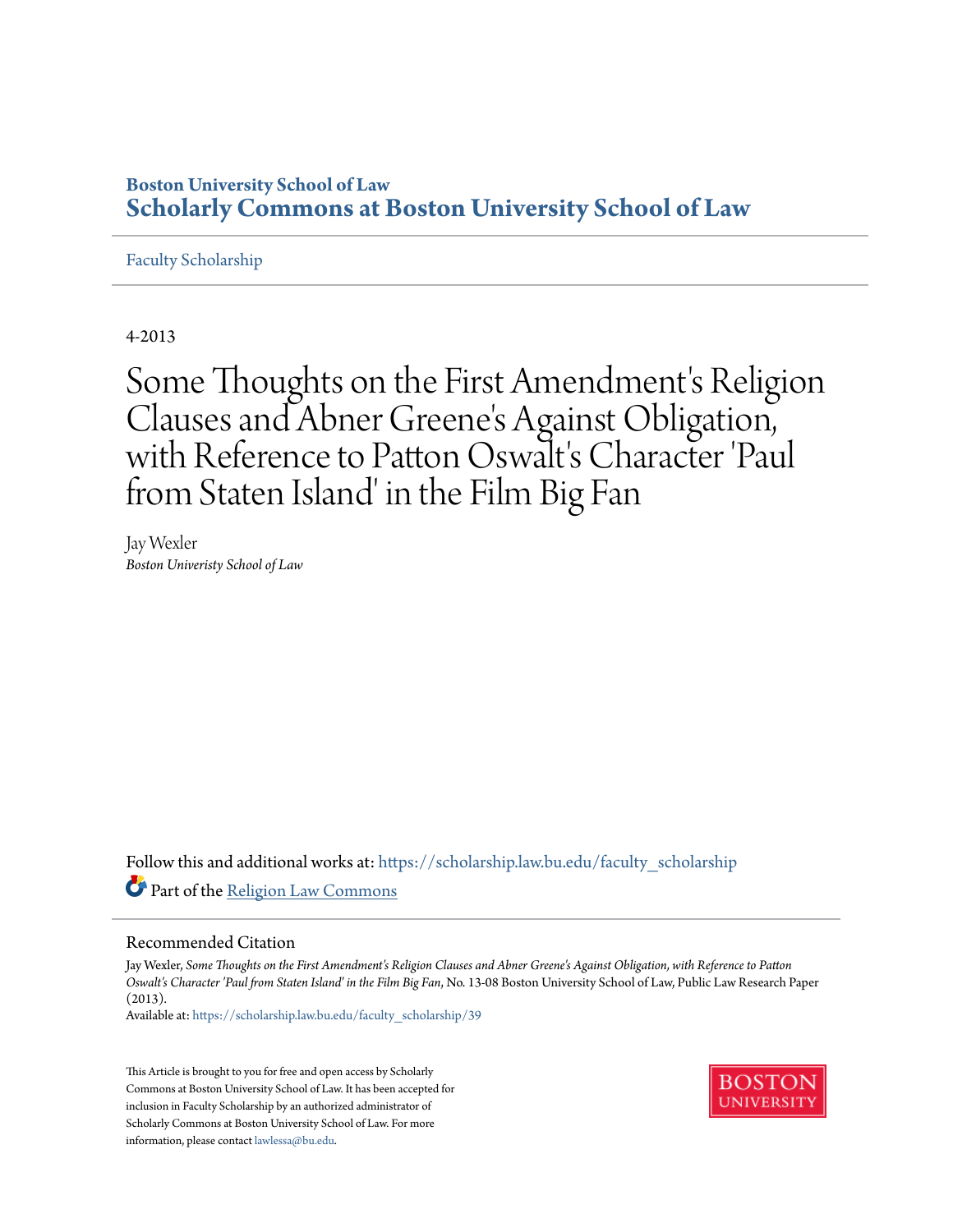

# SOME THOUGHTS ON THE FIRST AMENDMENT'S RELIGION **CLAUSES AND ABNER GREENE'S AGAINST OBLIGATION, WITH** REFERENCE TO PATTON OSWALT'S CHARACTER "PAUL FROM **STATEN N ISLAND" " IN THE F FILM** *BIG G FAN*

Boston University School of Law Working Paper No. 13-08 (Ap pril 3, 2013)

> Boston University School of Law Ja y Wexler

This paper can be downloaded without cha w<br>arge at:

http://www.bu.edu/law/faculty/scholarship/workingpapers/2013.html

Electronic copy available at: http://ssrn.com/abstract=2244329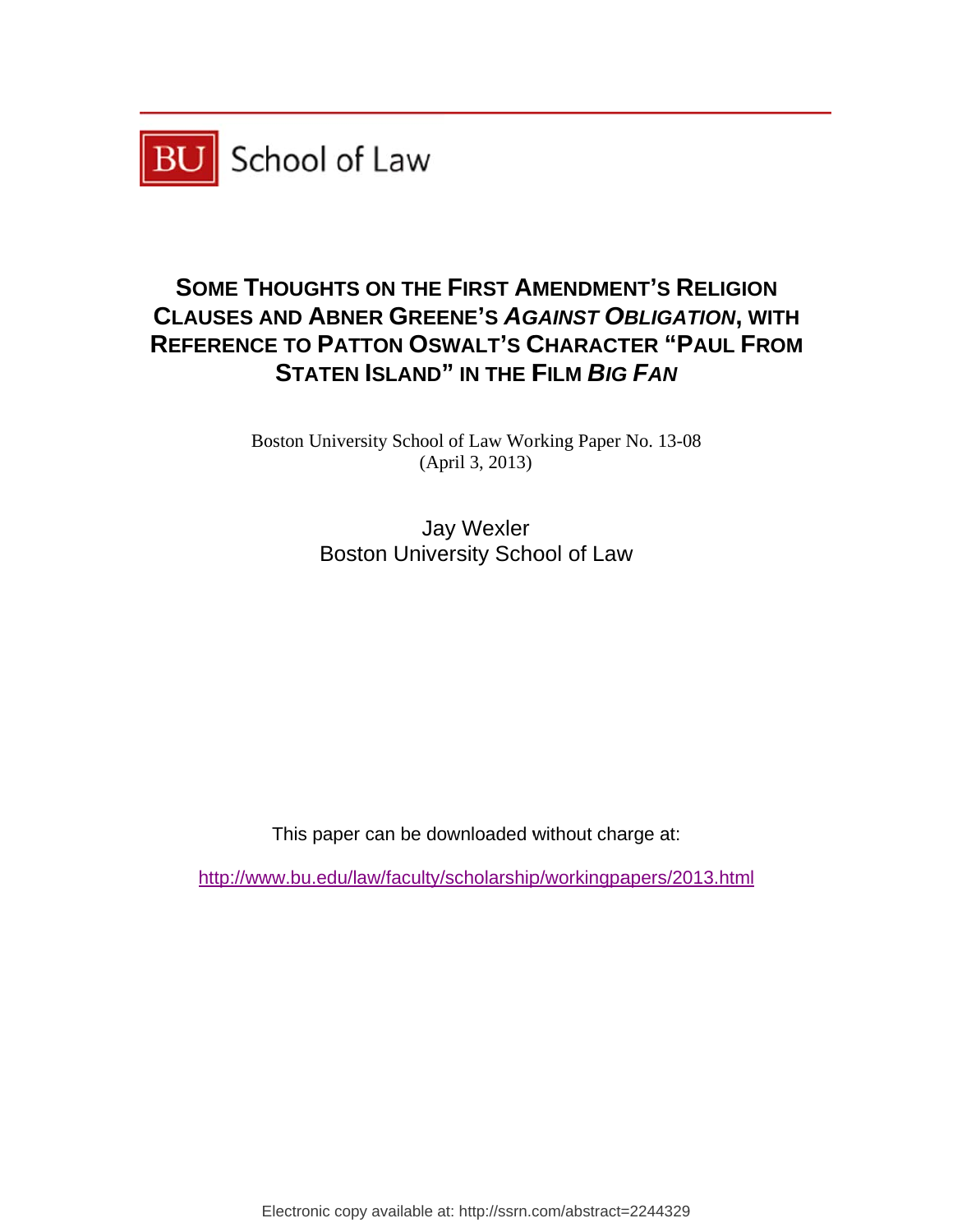Some Thoughts on the First Amendment's Religion Clauses and Abner Greene's *Against Obligation*, with Reference to Patton Oswalt's Character "Paul From Staten Island" in the Film *Big Fan*

## Jay Wexler

In *The Political Balance of the Religion Clauses*, published nearly twenty years ago in the *Yale Law Journal*, Abner Greene sketched out one of the more elegant solutions ever proposed for reading the Free Exercise Clause together with the Establishment Clause.<sup>1</sup> According to Greene, because nonbelievers do not have "meaningful access"<sup>2</sup> to the "extrahuman source of value"<sup>3</sup> that is at the heart of religious belief, the Establishment Clause should be read to "forbid enacting legislation for the express purpose of advancing the values believed to be commanded by religion."<sup>4</sup> In turn, and "*precisely because religious should be excluded from politics in this way*,"<sup>5</sup> Greene argued that the Free Exercise Clause—*contra* Employment Division v. Smith<sup>6</sup>—should be read to give religious believers a right, under some circumstances, to be exempt from generally applicable laws that burden their religious belief and practice.<sup>7</sup>

Greene's argument has been extremely influential in the legal academy (I count 125 cites to the piece in Westlaw's JLR database), and it has certainly influenced my own thinking about how we ought to read the Religion Clauses. Now, twenty years later, Greene has brought the argument back

 $\overline{\phantom{a}}$ 

THIS IS A DRAFT——THIS IS ONLY A DRAFT—JUST A DRAFT, FOLKS DO NOT CITE INDISCRIMINATELY OR DISTRIBUTE IN A WILLY-NILLY FASHION

<sup>1</sup> Abner S. Greene, *The Political Balance of the Religion Claues*, 102 YALE L.J. 1611 (1992-1993).

<sup>2</sup> *Id.* at 1614.

<sup>3</sup> *Id.* at 1617*.*

<sup>4</sup> *Id*. at 1613.

<sup>5</sup> *Id*..

<sup>6</sup> Employment Division v. Smith, 494 U.S. 872 (1990).

<sup>7</sup> Greene, *supra* n. 1, at 1633-39.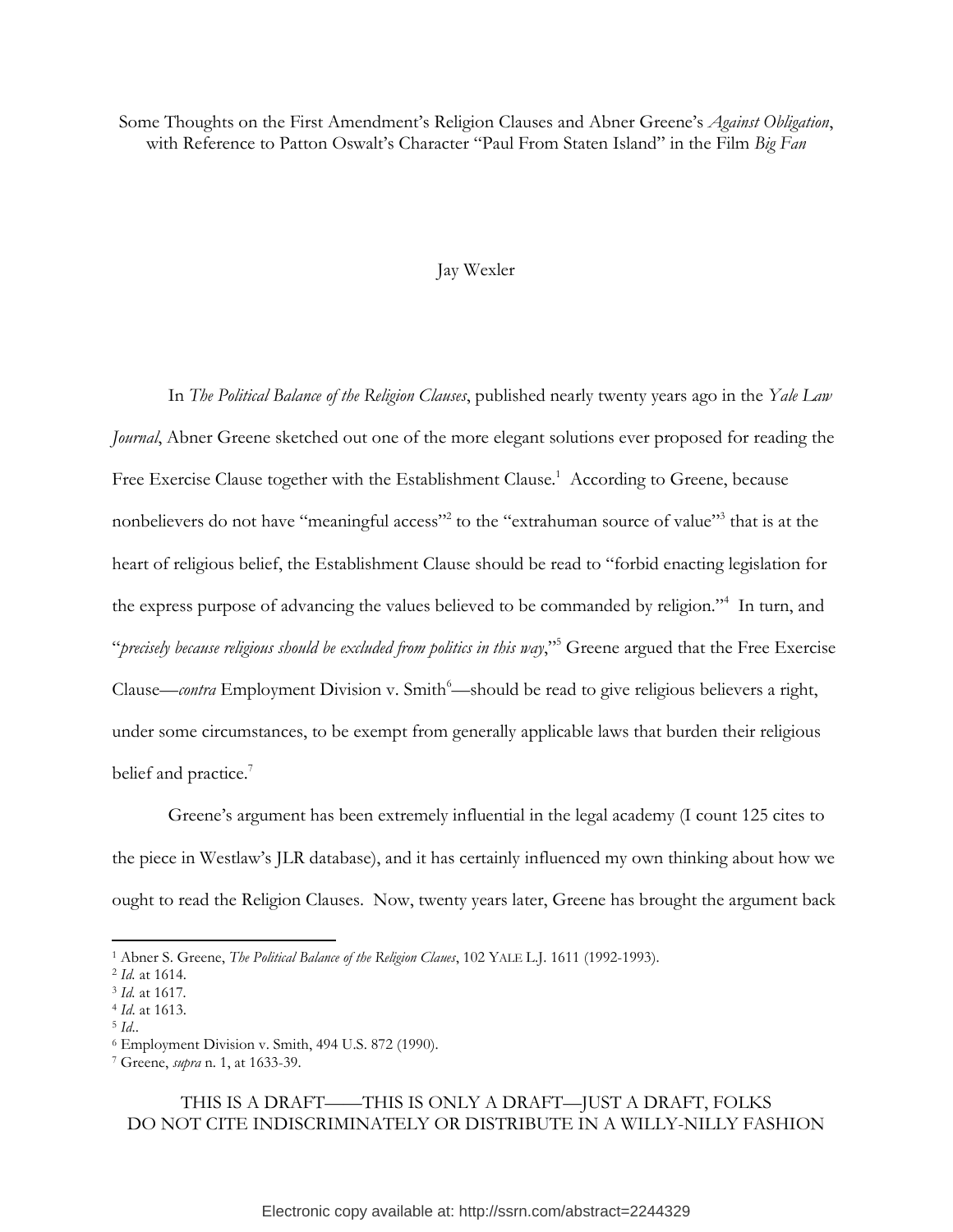on the scene once again, as one part of his new book *Against Obligation*, which concerns the nature of political and interpretive obligation more generally.<sup>8</sup> It is great to see the argument return to the spotlight; it's as though a studio has reissued a classic film to celebrate a milestone anniversary or a rock band has embarked on a tour where they're playing their most beloved album in its entirety.

But with the argument's new packaging come new questions. *Against Obligation* ranges far beyond religion, and its argument is aimed broadly at supporting what Greene calls "permeable sovereignty"—the notion that "we should see all of our sources of value, of how to live," whether those be "religious, philosophical, family/clan/tribal, etc. . . . as [not] subservient to the law . . . as at least presumptively on par with each other, as equal, even though in some circumstances we'll have to let our separate norms go and adhere to the law."<sup>9</sup> According to Greene, society should recognize broad exit rights for individuals whose fundamental commitments—whether those commitments are religious or otherwise—place them at odds with the general laws enacted by the majority.<sup>10</sup>

This broader argument leaves me wondering what role religion itself, as traditionally understood, plays in Greene's ideal political and constitutional world as compared to other types of fundamental commitments—the commitments he refers to as "philosophical, family/clan/tribal." Greene suggests, I think, that legislators should give some consideration to claims of exit made by anyone with a serious case for an exemption, although he also allows some room for nuance in how legislators are supposed to evaluate these claims, which makes me wonder whether religious claims (some religious claims?) should be considered to be more strong than (some?) non-religious claims.<sup>11</sup> When it comes to discussing judicially-enforced exemptions to general laws, Greene revisits *The* 

<sup>8</sup> ABNER S. GREENE, AGAINST OBLIGATION: THE MULTIPLE SOURCES OF AUTHORITY IN A LIBERAL DEMOCRACY (2012).

<sup>9</sup> *Id*. at 2.

<sup>10</sup>*See id*. at 114-15.

<sup>11</sup> *Id.* at 129-33.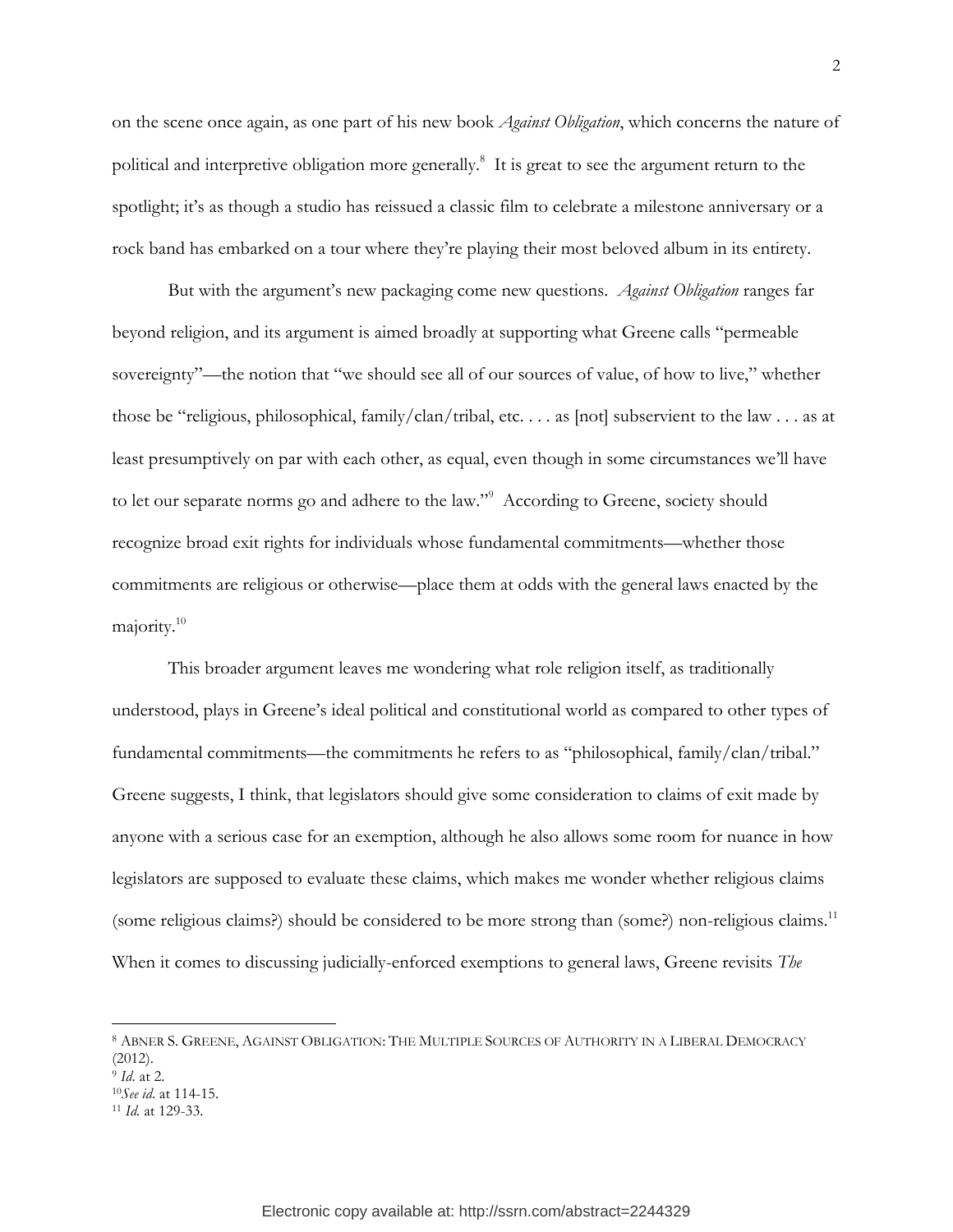*Political Balance* to argue for a judicially-enforced right of exit for religious believers; as to whether such a right should exist for non-religious claims, he suggests, I think, that such a right should exist, but he only "summarize[s] three arguments" in support of the notion and explicitly avoids "offer[ing] an extended argument" for it.<sup>12</sup>

At the end of *Against Obligation,* I found myself unsure whether *The Political Balance* has any ongoing relevance in Greene's political and constitutional vision and, if so, what that relevance is. If, for example, a constitutional exemption right should exist for all fundamental commitments, then the unique balance of the Religion Clauses would appear not to matter anymore; the case for exemption would reside in a more general theory of political justice that would render the precise reading of the Religion Clauses largely irrelevant. And, in turn, religion would cease to be an important political or constitutional category. I want to discuss these questions in somewhat more detail, as well as raising one well-worn argument against the original *Political Balance* itself, but since it's always more fun to talk about these issues with some specific characters in mind, first I want to talk about a movie.

### \*\*\*

If you haven't seen Robert Siegel's 2009 film *Big Fan*, starring the hilarious Patton Oswalt<sup>13</sup> as "Paul," a thirty-six year old bachelor who lives with his mother in Staten Island and whose life revolves entirely around his fanatical devotion to the New York football Giants, then you should go out right now and see it. I say that even if you've somehow picked up this paper having no interest

l

<sup>12</sup> *Id.* at 116, 149.

<sup>13</sup> If your only exposure to Patton Oswalt is his role in *King of Queens*, then you have no idea how hilarious this guy really is.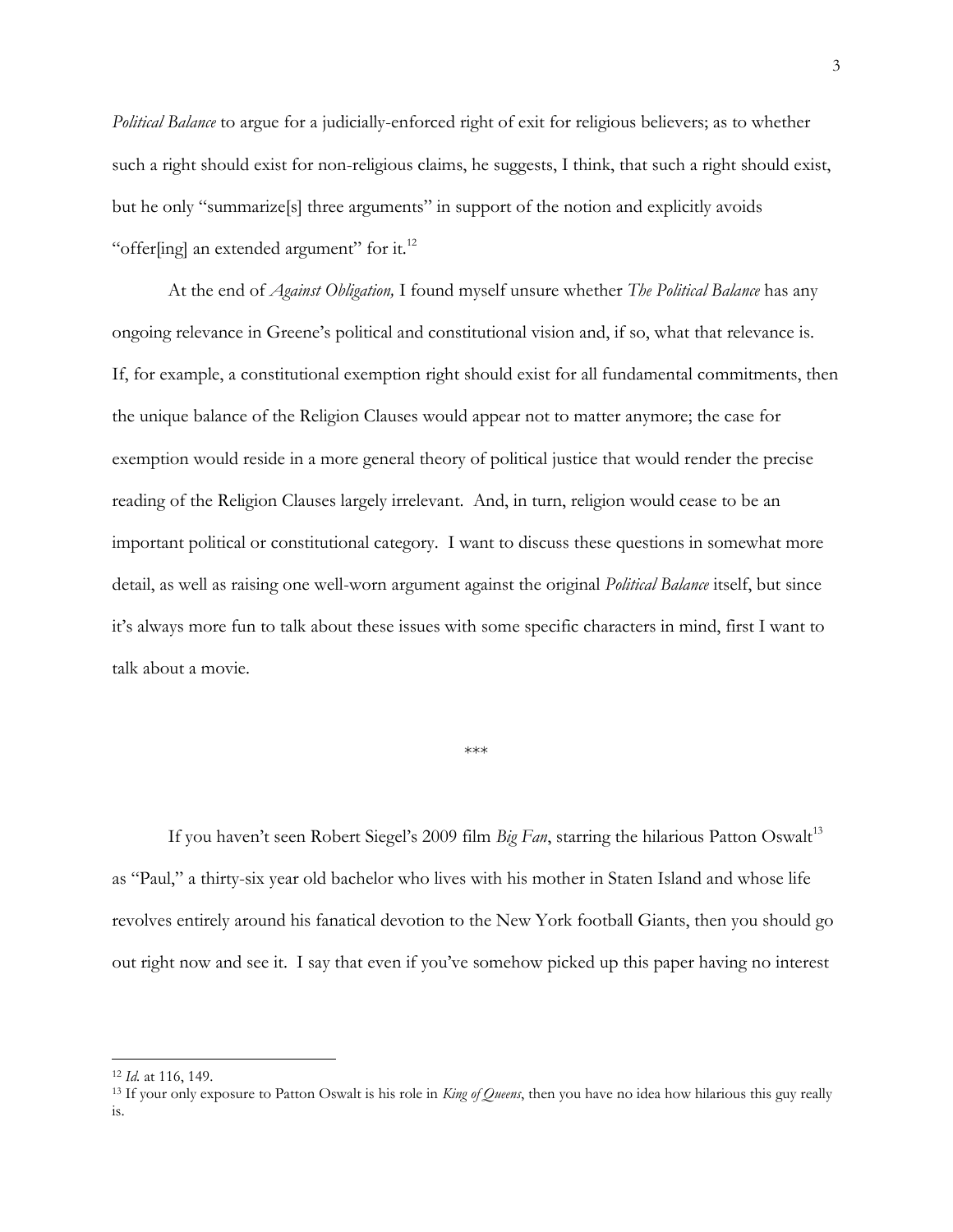at all in the Religion Clauses. If you *are* interested in the Religion Clauses, however, then consider your obligation to see the movie doubled.

In almost every law and religion class taught in any law school in the United States, at some point someone (usually the professor) will raise the question of why religion and not other types of belief should be constitutionally protected. This usually transitions into a discussion of the various definitions that scholars and courts (not the Supreme Court, but a few lower courts) have used to mark out what counts as religion and what does not. One way of defining religion is by reference to the *content* of the belief system in question—does the system entail belief in a god or some gods or the divine or some extra-human source of authority, etc., etc.<sup>14</sup> The problem with most if not all content-based definitions, however, is that they tend to leave out some belief systems that most people would say are unquestionably religious. Do Confucianists believe in an extra-human source of authority? Hard to know. Is Confucianism perhaps not a religion? Seems hard to square with common sense.

The next step is to introduce so-called *functional* definitions of religion—those that define what counts as religion with reference to what role or function the belief system plays in the individual's life.<sup>15</sup> For one person, Catholicism plays a central role in making sense of the world, but for someone else, perhaps it's communism, or environmentalism, or family. Maybe those sources of meaning should be protected as religious. But then inevitably somebody (usually the professor) points out that, *hey wait,* does this mean that someone whose whole life revolves around baseball should be constitutionally protected? At that point, everyone in the class laughs heartily, though also somewhat uncomfortably, because, let's face it, it's not that easy to identify precisely why someone

 $\overline{\phantom{a}}$ 

<sup>14</sup> For an early attempt at a content-based definition from the Supreme Court, see Davis v. Beaason, 133 U.S. 333, 342 (1890) ("the term 'religion' has reference to one's views of his relations to his Creator, and to the obligations they impose of reverence for his bieing and character, and of obedience to his will."). This was dicta only; the Supreme Court has never defined the term "religion" for constitutional purposes.

<sup>15</sup> *See, e.g.*, JESSE CHOPER, SECURING RELIGIOUS LIBERTY: PRINCIPLES FOR JUDICIAL INTERPRETATION OF THE RELIGION CLAUSES 69-74 (1995).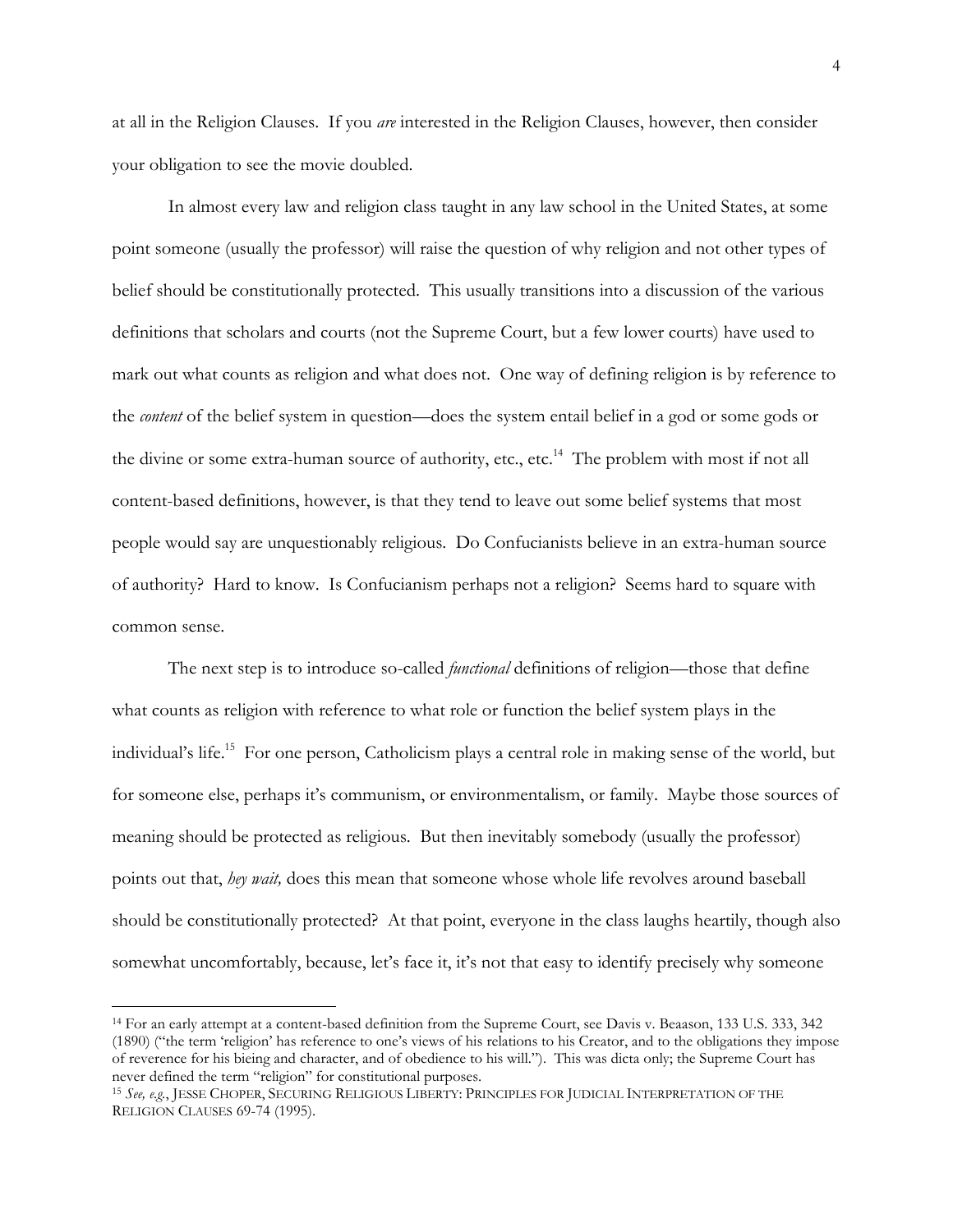whose life revolves around environmentalism or family deserves protection but not someone whose life revolves around the Boston Red Sox should not.

Or, for that matter, the New York Giants. Under any functionalist definition of religion, Paul's maniacal devotion to his favorite football team qualifies. His fandom is the thing that gives his life meaning. He dresses in Giants clothes, thinks and talks incessantly about the Giants, adorns the room of his boyhood home where he still lives in Giants paraphernalia, has only one friend, with whom he talks almost exclusively about the Giants (the two do engage in a couple of "debates" over whether Hawaiian pizza and/or Root Beer are any good, but other than that, the Giants are their only topic of conversation), and works as a parking lot attendant so he has the time and opportunity to draft the passionate pro-Giant, anti-Philadelphia Eagle speeches he gives in the middle of the night on sports talk radio, where he is known as "Paul from Staten Island."

Paul lives for Sunday, when he and his buddy get together to watch the Giants play, either in his friend's living room or, if the Giants are playing at home, in the parking lot of the stadium (they tailgate, but with no money to buy tickets, they watch and cheer by themselves outside on a television they hook up to a car battery). A week when the Giants have won is a good week; if the team loses, then the next Sunday can't come quickly enough. Paul worships the Giants' star linebacker Quantrell Bishop (a/k/a "Quantrell *Fucking* Bishop," as Paul exclaims when he and his friend spy him driving around their Staten Island hangouts). When Paul introduces himself to Bishop at a Manhattan club they have followed him to, Bishop SPOILER ALERT beats the hell out of Paul, sending him to the hospital. Paul wakes up three days later, and his first question, after he finds out it's Monday, is whether the Giants won (they didn't).

I will stop with the plot summary there, but it is probably worth noting that the filmmakers understand and indeed emphasize the religious-like nature of Paul's devotion for the Giants and their star linebacker. Paul drives around in his mother's car that sports rosary beads hanging from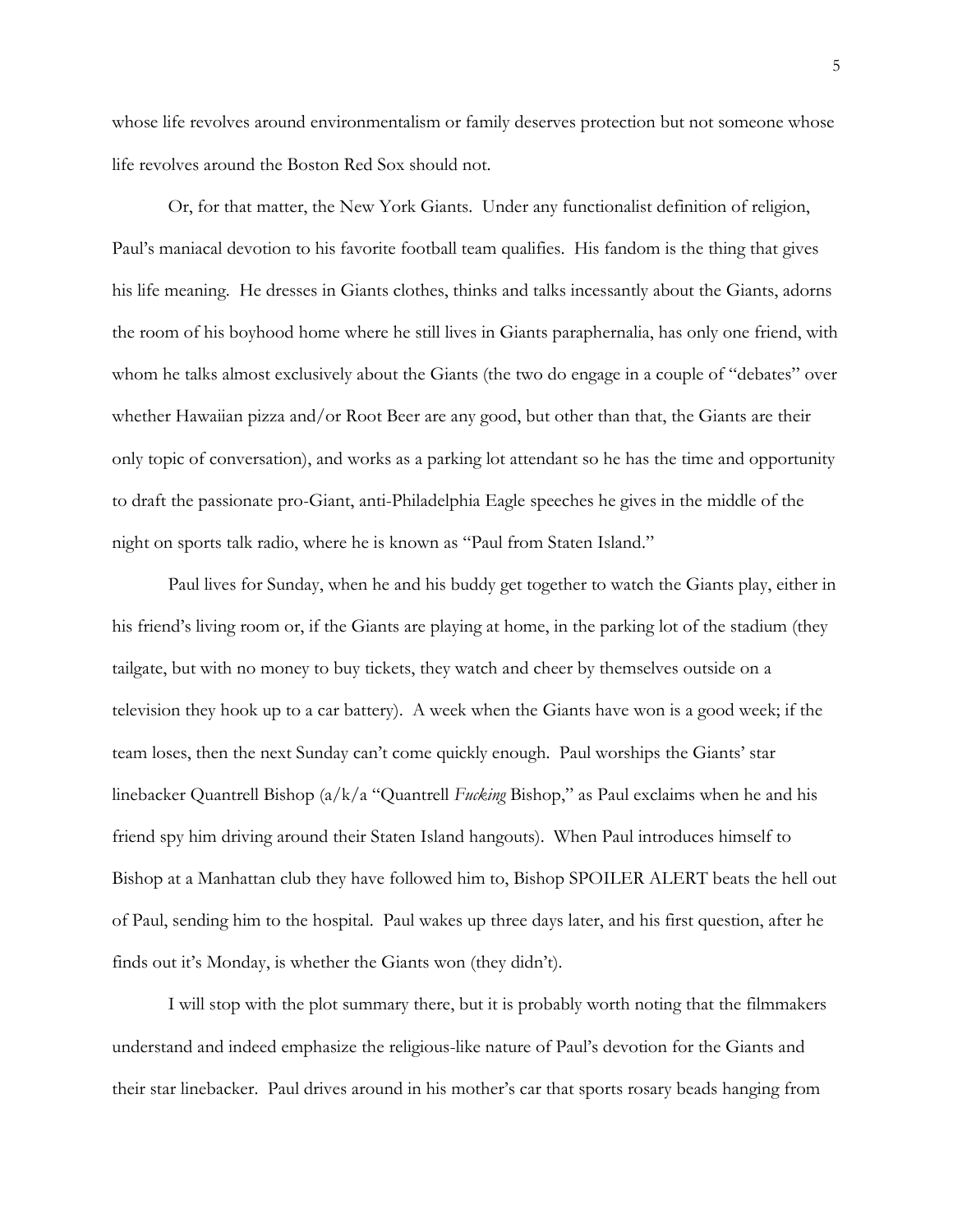the rear view mirror and a statue of the Virgin Mary on the dashboard; as Paul drives to the game or follows Bishop, the religious imagery of his quest is evident. Everything about Paul's dedication to the Giants is sketched in religious terms—he wears the religion's garb (his hat; his #54 shirt), occupies the religion's sacred space (the stadium), celebrates the religion's sacred time (Sunday), worships the religion's charismatic leader (Q*F*B), sings the religion's music ("Let's Go Gi-ants"); and follows the religion's ethical creed (anti-Eagles). As the trailer for the movie proclaims: "For Millions of Americans . . . Football is a Religion . . . and the Stadium is Their Church." When confronted by his mother with the fact that, unlike his two siblings, he lacks a family and a career, he erupts with an outburst: "I don't want that. I don't want what they've got." All Paul wants is for the Giants to win.

And now back to the Religion Clauses.

#### \*\*\*

Because football, unlike almost all other professional team sports, pretty much has its own day of the week, it is easier to compare it with traditional religions than, say, hockey or basketball, when thinking about whether fans ought to have exit rights from government regulations that burden their fandom. One of the classic early Free Exercise cases, of course, is *Sherbert v. Verner*, 16 which held (this was pre-*Smith*, although *Smith* affirmed that *Sherbert* and its progeny remain good law for reasons I have never really understood) that North Carolina could not deny unemployment benefits to Adele Sherbert, a Seventh Day Adventist who refused to work on Saturdays. What should happen to Paul if his employer decided that he would have to work on Sunday? What if Paul worked for the government and he was forced to work on Sunday? What if the government

<sup>16</sup> 374 U.S. 398 (1963).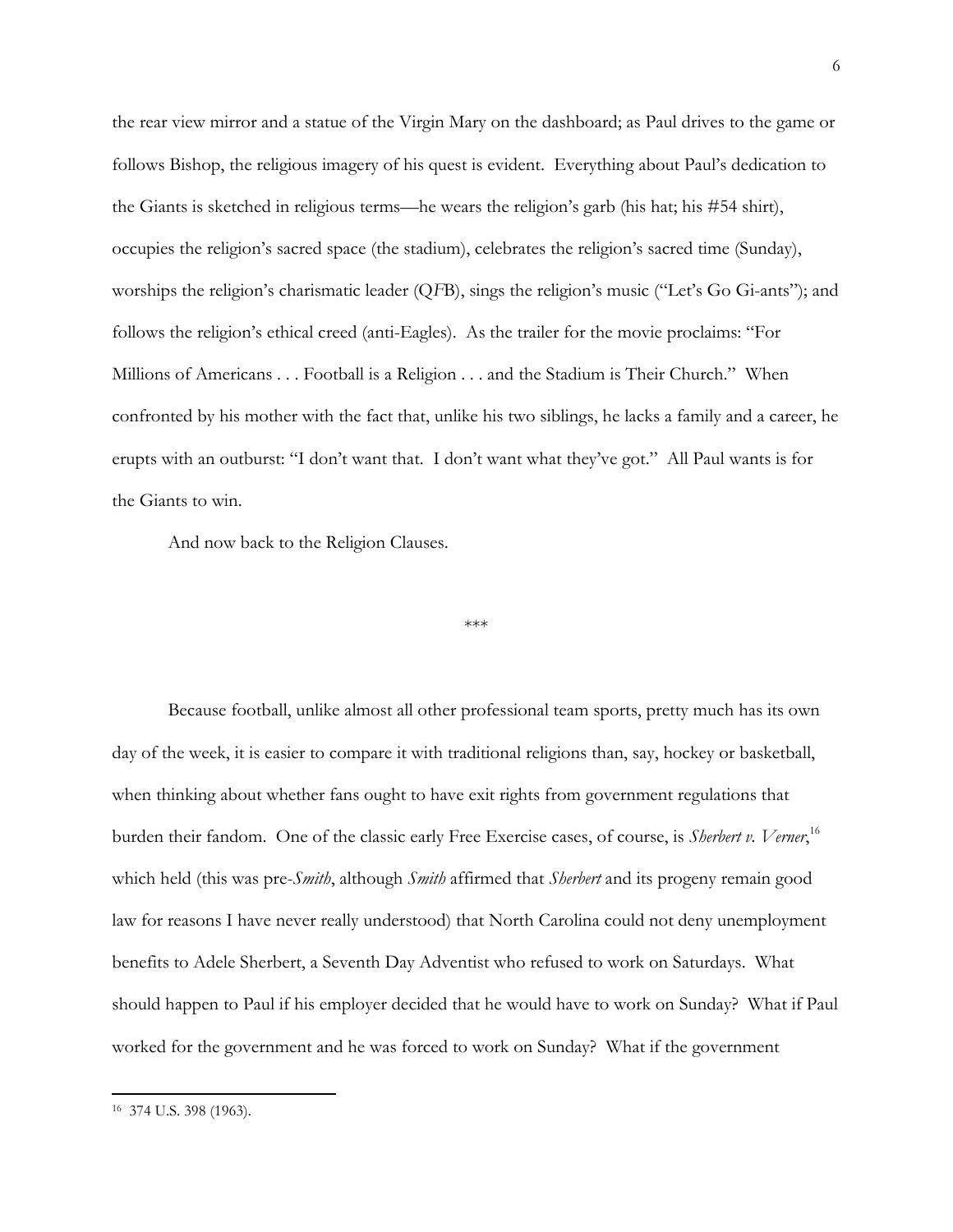wouldn't let Paul have the day off on Super Bowl Sunday when the Giants were set to play the Patriots? Should Paul be allowed—either as a matter of a discretionary government accommodation for his fundamental beliefs or as a constitutional right enforceable by the courts—to join his fellow worshippers in the stadium parking lot despite the general rule that he work on Sunday?

We can imagine other contexts where Paul's Giants-worship could come into conflict with the law. What if Paul wanted to put an enormous neon "Go Giants" sign on his lawn in violation of local zoning laws? Or if he insisted on wearing his "Bishop #54" shirt at work instead of his government issued uniform (or to keep on his Giants cap despite a "no headgear" rule)? What if he were in prison and demanded the right to receive the team's official yearbook in the mail or to watch the big Cowboys game on Monday night?

I kept thinking about Paul as I was reading *Against Obligation*. In a political system characterized by "permeable sovereignty," in which the government does not enjoy any general authority to require its citizens to obey the law and in which those citizens do not have any necessary obligation to follow the law (though, of course, as Greene emphasizes, this does not necessarily mean they won't—in fact they usually will), what should the legislative, executive, and judicial branches do with Paul? And how should what they do with Paul differ, if at all, from what they should do with Adele Sherbert? If there is a difference, why? And if there isn't a difference, then what happens to *The Political Balance* and to "religion" as a separate meaningful category in American law? Finally, if Greene would have the government exempt Paul, is this really a system that—for all its theoretical strengths—we would really want to support in practice?

Would Paul get an accommodation from the legislature under Greene's new vision of our political system? I'm not sure. I do feel fairly confident that Paul's fandom would count as a legitimate source of obligation, or "competing normative structure," as Greene puts it.<sup>17</sup> Paul is not

<sup>17</sup> Greene, *supra* n. 8, at 20-21.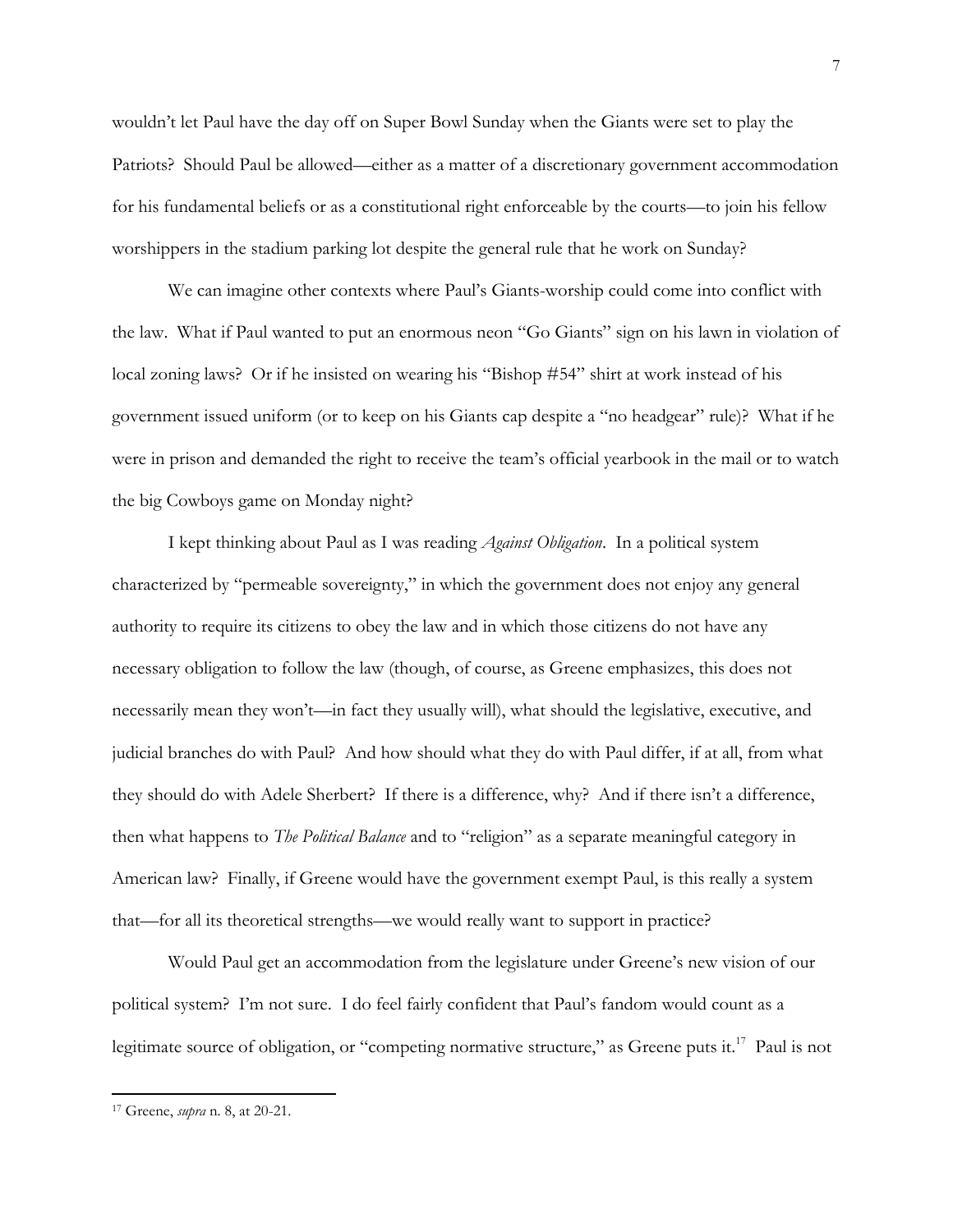just a guy who roots for the Giants; he is someone whose entire world view revolves around his commitment to the Giants. Were he to challenge the government in some of the ways hypothesized above, he would not be insisting on "disobedience for its own sake or for mere preference or selfinterest,"<sup>18</sup> but rather because his "source of normative authority"<sup>19</sup>—the football team and the community of fans that is devoted to it—demands disobedience. But of course this is just the beginning of the inquiry. Greene would not have the state grant exemptions for all claims rooted in a competing normative structure; instead, he calls for "a nuanced approach to relaxing the demands of the state."<sup>20</sup>

This "nuanced approach" would seemingly involve balancing the harms to the individual of requiring obedience to the law against the state's interest in requiring such obedience, with a heavy burden placed on the state to justify its insistence on uniformity.<sup>21</sup> As to how the state would weigh the harm to somebody like Paul, Greene suggests that legislatures inquire into "whether the practice is obligatory or central, and it may involve other questions as well, such as the long-standing nature of the practice, its connection to other aspects of the practice, and whether its contours are wellenough defined for an appropriate exemption to be crafted."<sup>22</sup> One could easily imagine Paul prevailing on at least some of his claims under these inquiries. Could the government really insist that he give up watching the Giants play on Sunday? Reading *Against Obligation*, I'm not sure, but my intuition is that if Paul were to ask the New York legislature to craft a *Sherbert*-like exemption for his fandom ("*Good Cause* for refusing employment under the unemployment compensation statute shall include . . . a demonstrated devotion to a sports team (as defined in section  $(F)(3)(b)(iv)$  below) that would be undermined by said employment"), he should probably succeed.

<sup>18</sup> *Id.* at 19.

<sup>19</sup> *Id*.

<sup>20</sup> *Id*. at 115.

<sup>21</sup> *See id*. at 118, 123-24.

<sup>22</sup> *Id*. at 130.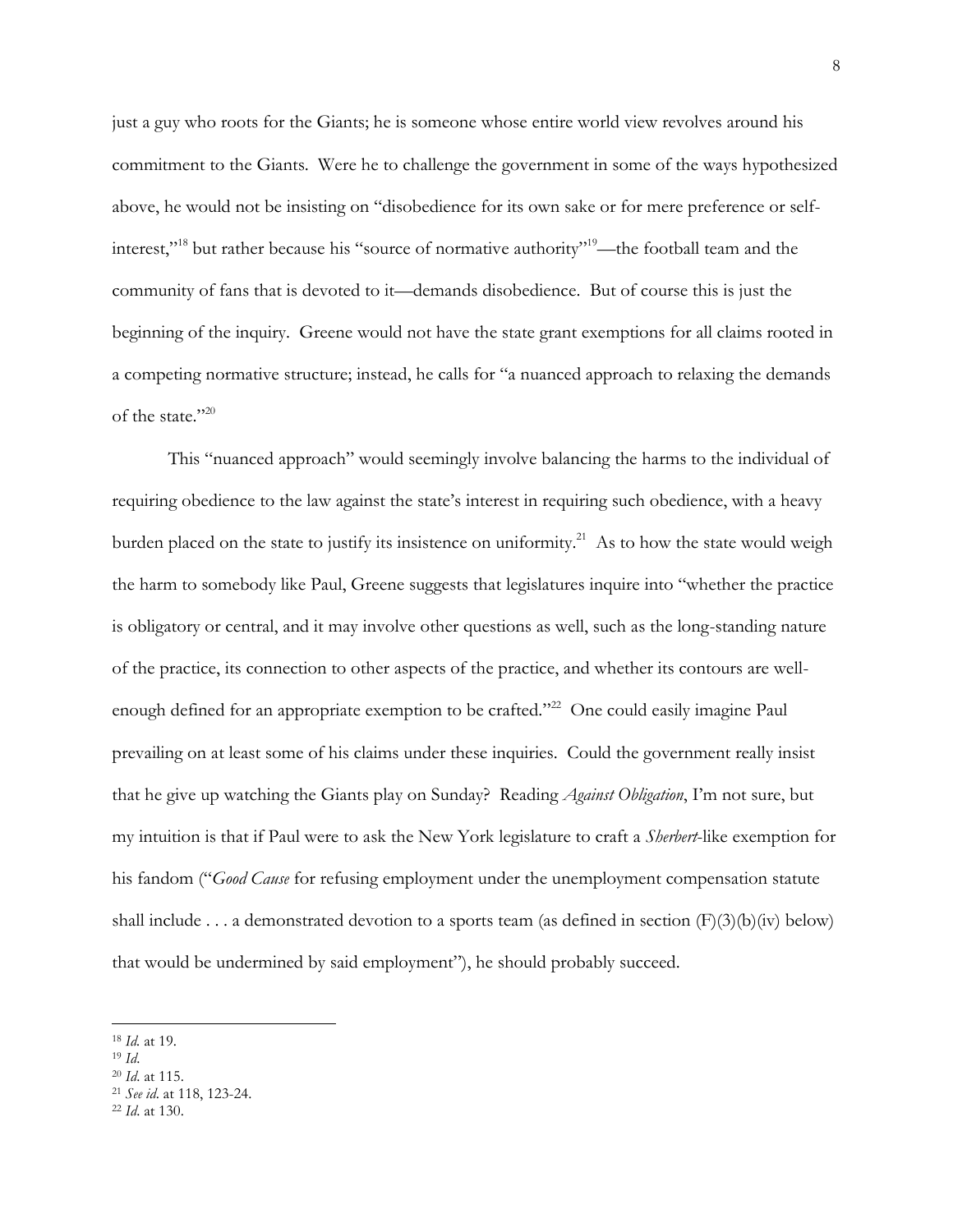Greene recognizes that, because it might be quite difficult for someone like Paul to convince a legislature to give him an exemption, he might need to seek redress in the courts.<sup>23</sup> Here things get somewhat more complicated, because courts can only grant an exemption if some specific source of legal authority, like a constitutional provision, authorizes them to. In *The Political Balance*, Greene specifically argued that "although the Constitution should be read to require exemptions for religious conscience, exemptions for secular conscience should receive no such protection."<sup>24</sup> In *Against Obligation*, however, although Greene does not go so far as to "argue for a constitutional right to judicial exemptions for nonreligious norms,"<sup>25</sup> he does "summarize"<sup>26</sup> three possible arguments for extending judicial exemptions "beyond religious practice, as a matter of constitutional right"<sup>27</sup> and even notes that elsewhere he has in fact argued in favor of one of those reasons.<sup>28</sup> In my reading, this suggests that Greene would support a system where courts enforce his conception of permeable sovereignty, as it applies to fundamental non-religious commitments like Paul's, through the granting of judicial exemptions. If this is the case, we have to recognize the radical nature of Greene's proposal. Paul from Staten Island would be treated just the same as Adele Sherbert from North Carolina. I'm not sure whether that's good or bad, but I think it is worth keeping in mind when we decide what we think about Greene's new constitutional worldview.

Greene is very clear that his argument in *The Political Balance*, which he reasserts in the new book,<sup>29</sup> should be understood as independent from the rest of the argument he puts forward in the book. "This argument [the one from *The Political Balance*] fits with my theme but could be

l

<sup>&</sup>lt;sup>23</sup> *Id.* at 134 ("[L]egislative majorities are not always the best judges of how to ameliorate the impact of legislation on small, relatively powerless groups."). Of course, football is so popular that Paul might actually not have as much trouble getting an exemption as someone basing his or her claim on a minority religion. Unless, I suppose, the legislature is dominated by Jets fans.

<sup>24</sup> Greene, *supra* n. 1, at 1640.

<sup>25</sup> Greene, *supra* n. 7, at 116.

<sup>26</sup> *Id*. at 149.

<sup>27</sup> *Id*. at 116.

<sup>28</sup> *Id*. (citing Abner Greene, *Can We Be Legal Positivists Without Being Constitutional Positivists?*, 73 FORDHAM L. REV. 1401  $(2005)$ ).

<sup>29</sup> *See Id*. at 149-157.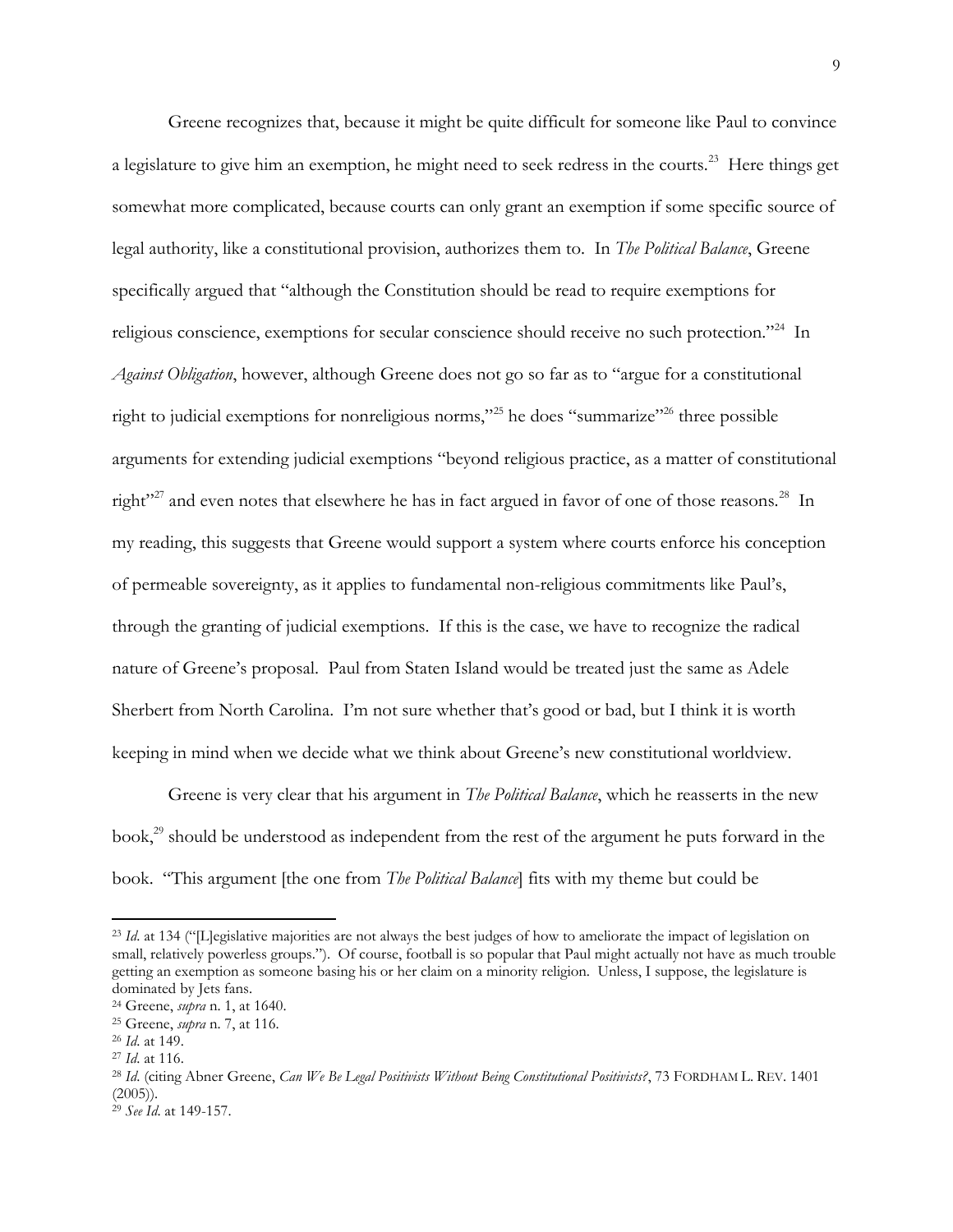considered a stand-alone argument: one could reject it and accept the foregoing case for state recognition of permeable sovereignty; conversely, one could accept it while rejecting all or pieces of the foregoing."<sup>30</sup> Even on *The Political Balance* itself, though, Paul remains relevant. One of the controversial aspects of Greene's original argument is his notion of "meaningful access"—according to Greene, the reason that laws cannot be based on religious belief under the Establishment Clause is that nonbelievers lack "access" to the source of the believer's " normative authority."<sup>31</sup> Although I agree with Greene's central argument that religious believers should have exemption rights under the Free Exercise Clause because they are limited to some degree in their ability to support laws with religious arguments by the Establishment Clause, I disagree that "access" is the reason that religious arguments must be limited, and I found that watching *Big Fan* increased my doubts on this score. 32

What is "access" exactly? In *Against Obligation*, Greene suggests that when a religious person takes a position based on his or her religious belief, a nonbeliever is uniquely "denie[d] the ability to apprehend or affirm the source of commands under which he is being told to live."<sup>33</sup> This, in turn, "excludes those who don't share the relevant religious faith from meaningful participation in the political process."<sup>34</sup> Greene grants that religious beliefs can be "based in human reason and experience" and that "secular as well as religious beliefs are based in an important sense on faith."<sup>35</sup> But he insists that from an "access" perspective, religion is ultimately distinctive.

<sup>30</sup> *Id*. at 149.

<sup>31</sup> *Id.* at 150.

<sup>&</sup>lt;sup>32</sup> My own view, for what it's worth, is closer to what Greene describes as Justice Souter's view in the Ten Commandments case of *McCreary County*, *see id* at 153, where the religious purpose inquiry tends to blend into Justice O'Connor's endorsement test—the problem with relying too much on religion when passing a law is that such reliance may pose the danger of creating an endorsement.

<sup>33</sup> *Id.* at 154.

<sup>34</sup> *Id*. at 150.

<sup>35</sup> *Id*. at 154.